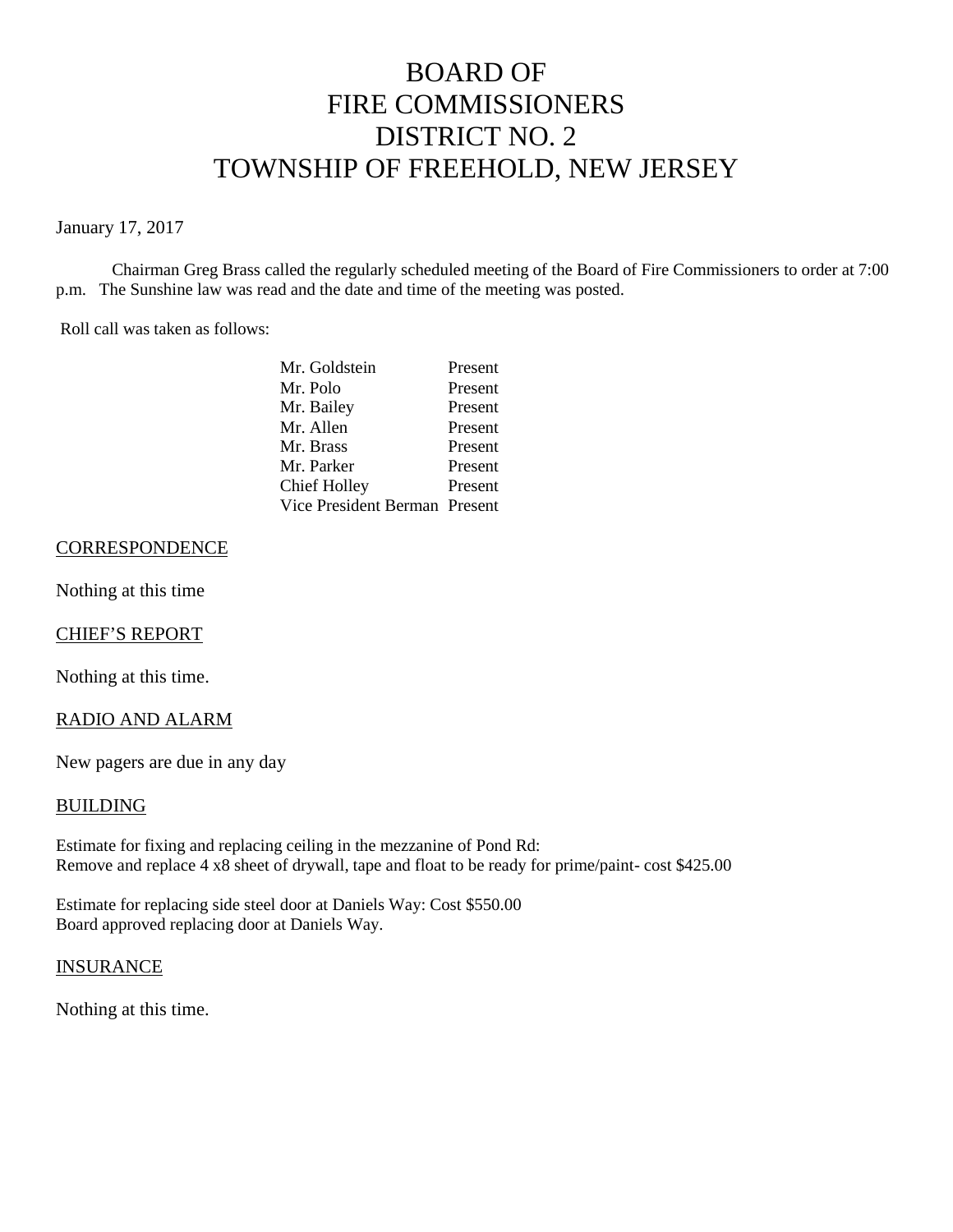# MAINTENANCE

'77 was repaired by Atlantic Detroit Diesel-6 injectors, battery cables, battery and 2 engine sensors.

'85 will go to P&L on January 30th to fix the recall issues.

Compressor-Mr. Bailey will send specs to Mr. Parker to be sent out for bid. Estimate from Fail Safe for the hose testing to be done in the spring for \$2,977.35, Board Approved.

### NEW BUSINESS

Mr. Allen made a motion to raise Mr. Polo's compensation to \$10,000.00, Mr. Bailey 2nd, roll was called, Mr. Polo abstained from vote, Board approved.

Mr. Parker to send the ballots for upcoming elections.

## OLD BUSINESS

Mr. Allen spoke to Mr. Koches from water department about responding to fire calls when needed. Mr. Koches indicated that response to emergencies would not be a problem. However if there is a problem, then contact Mr. Koches directly.

Received a letter from Dr. Carter, he needs the following information for the Need Study: 5 maps of Township of Freehold, marked up as indicated in request letter, ISO survey and approval schedule, budget from the last 3 years, Incident responses last 3 years, SOP's, historical information on the community including varying subsets and neighborhoods in the community, any information on local government, there form and function, demographics information from 1970 to present, any growth potential for the community including any projects under way, copy of Master plans for Freehold Township, information on economic problems and build out rate, mutual aid response plans, list of apparatus and maintenance records, fleet roster, fire department inventory and training records, water department map and fire department mission statement. Needs all information before the study can begin.

#### TREASURER

Received a check for \$400 from Freehold Township for use of the building for the general elections in November. Deposited on 1/13/17 in the Freehold Savings and Loan Money Market account.

| Checking Acct,     |       |            | 1,676.99       |        |
|--------------------|-------|------------|----------------|--------|
| Money Market Acct. |       |            | \$1,035,686.07 |        |
| Savings Acct.      |       |            | \$845,549.43   |        |
| Total              |       |            | \$1,882,912.49 |        |
| $Check \#$         |       | 2016 Bills |                |        |
| 10132              | JCP&L |            |                | 366.67 |